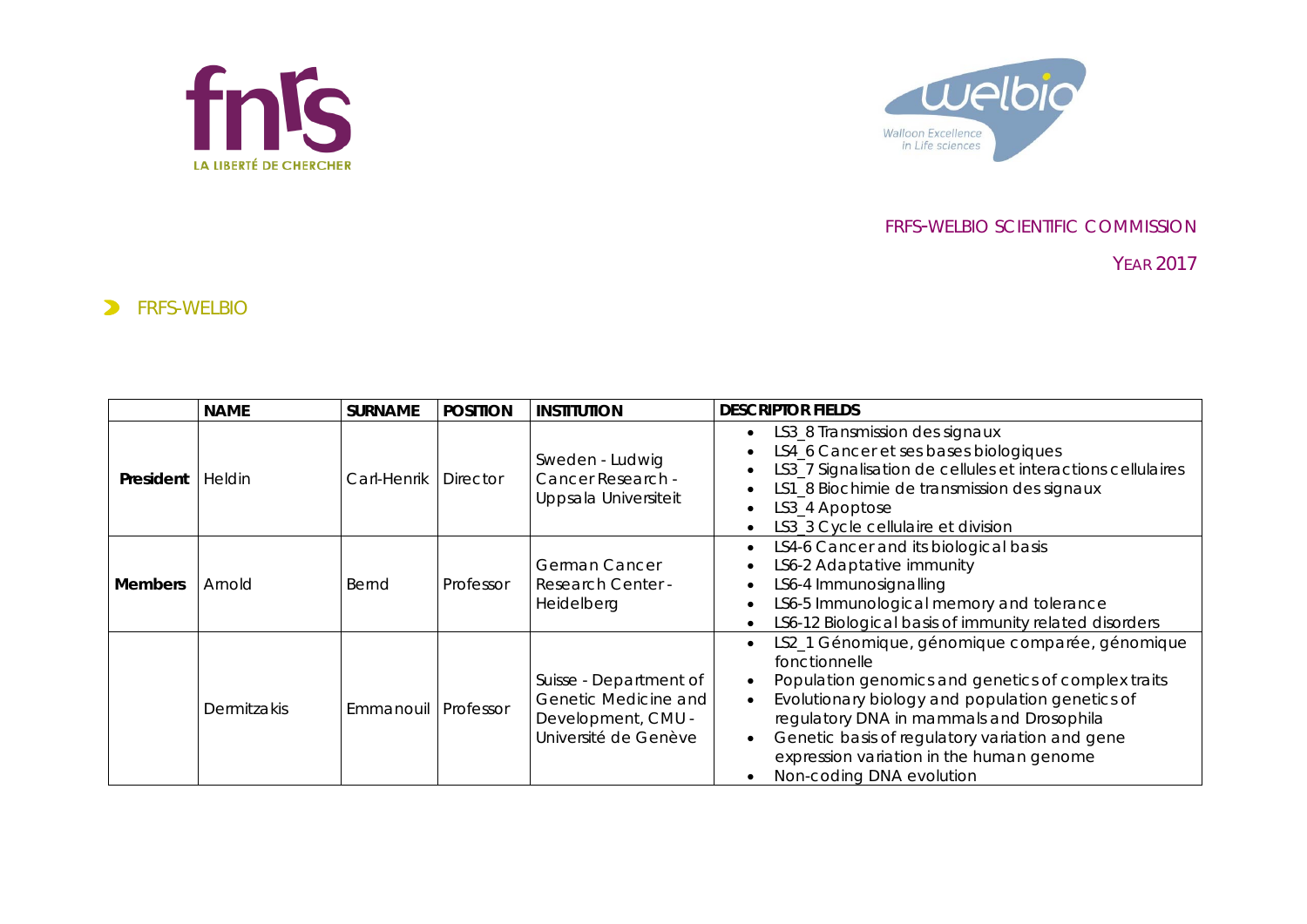



| Ferré        | Pascal         | Professor | Centre de Recherche<br>des Cordeliers - Paris                           | • LS1-1 Molecular biology and interactions<br>LS1-2 General biochemistry and metabolism<br>LS4-3 Endocrinology and its biological basis                                                                                                                                                                                                                                                                                  |
|--------------|----------------|-----------|-------------------------------------------------------------------------|--------------------------------------------------------------------------------------------------------------------------------------------------------------------------------------------------------------------------------------------------------------------------------------------------------------------------------------------------------------------------------------------------------------------------|
| Heikenwälder | <b>Mathias</b> | Professor | <b>German Cancer</b><br>Research Centre in<br>Heidelberg -<br>Allemagne | LS1-1 Molecular biology and interactions<br>LS1-3 DNA biosynthesis, modification, repair and<br>degradation<br>LS3-1 Morphology and functional imaging of cells<br>LS3-2 Cell biology and molecular transport mechanisms<br>LS3-7 Cell signalling and cellular interactions<br>LS4-5 Metabolism, biological basis of metabolism<br>related disorders<br>LS4-6 Cancer and its biological basis<br>LS6-2 Adaptive immunity |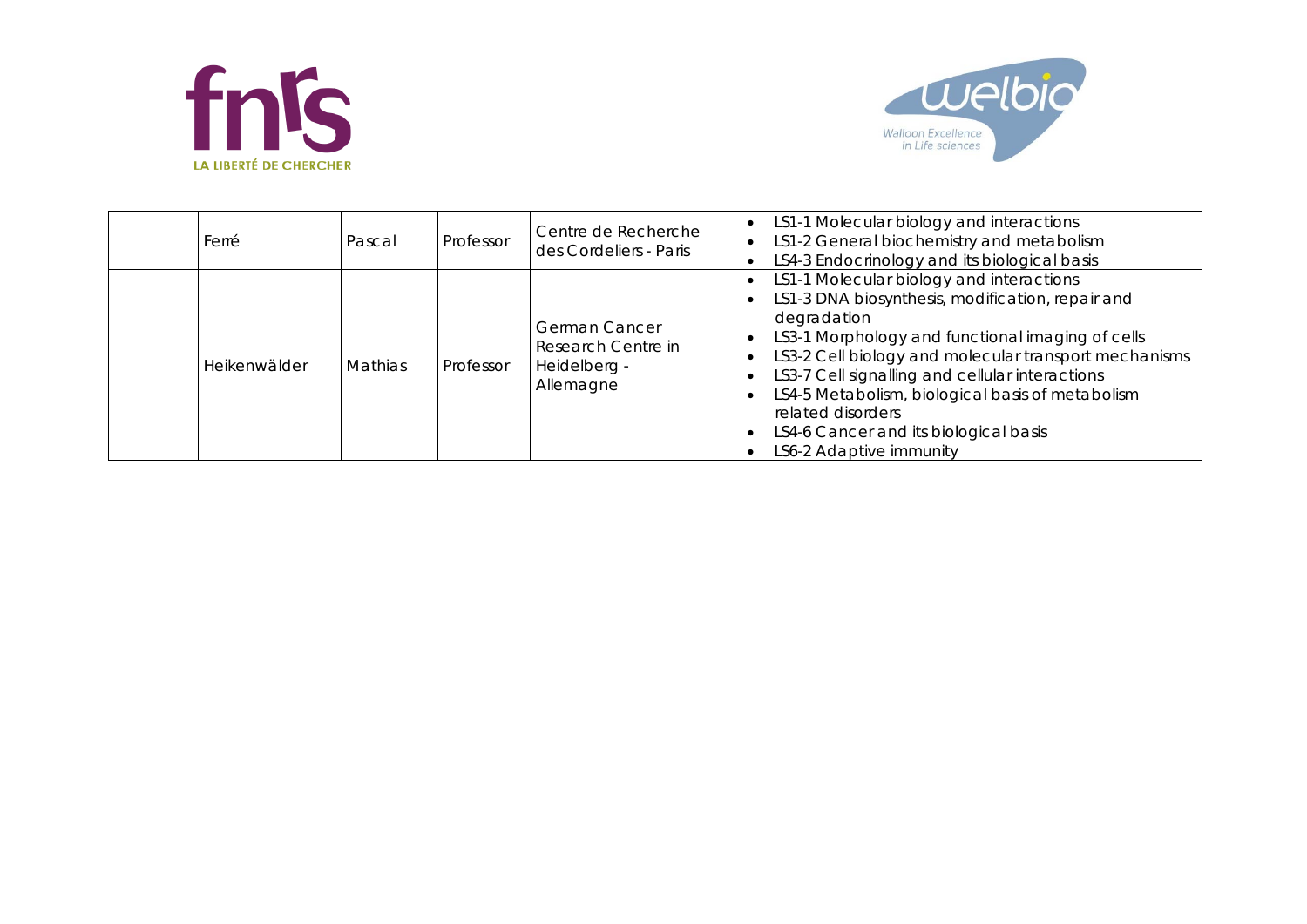



| Hilfiker-Kleiner | Denise           | Professor        | Germany -<br>Medizinische<br>Hochschule Hannover | SVS-1 Life and health Sciences<br>LS1_1: Molecular biology and interactions, Biologie<br>moléculaire et interactions<br>LS1_2: General biochemistry and metabolism, Biochimie<br>générale et métabolisme<br>LS1_3: DNA biosynthesis, modification, repair and<br>degradation Biosynthese, modification, reparation et<br>degradation de l'ADN<br>LS1_4: RNA synthesis, processing, modification and<br>degradation Synthese, maturation, modification et<br>degradation de l'ARN<br>LS1_5: Protein synthesis, modification and turnover,<br>Synthese, modification et renouvellement des proteines<br>LS2_6: Molecular genetics, reverse genetics and RNAi,<br>Génétique moléculaire, génétique inverse et<br>interference ARN<br>LS2_8: Epigenetics and gene regulation, Epigenetique<br>et régulation génétique<br>LS3: cell biology, cell physiology, signal transduction,<br>organogenesis, developmental genetics, pattern<br>formation in plants and animals<br>FNRS-36: Stem cell therapy, regenerative medicine |
|------------------|------------------|------------------|--------------------------------------------------|-------------------------------------------------------------------------------------------------------------------------------------------------------------------------------------------------------------------------------------------------------------------------------------------------------------------------------------------------------------------------------------------------------------------------------------------------------------------------------------------------------------------------------------------------------------------------------------------------------------------------------------------------------------------------------------------------------------------------------------------------------------------------------------------------------------------------------------------------------------------------------------------------------------------------------------------------------------------------------------------------------------------------|
| Lledo            | Pierre-<br>Marie | <b>Directeur</b> | France - Institut<br>Pasteur (Paris)             | LS5_2 Neurophysiologie<br>LS5_4 Système sensoriel (ex : système visuel, système<br>auditif)<br>LS3_12 Biologie des cellules souches<br>LS5_6 Neurobiologie du développement<br>LS5_9 Neurosciences des systèmes<br>LS5_8 Neurosciences comportementales (ex : sommeil,<br>conscience, latéralisation)                                                                                                                                                                                                                                                                                                                                                                                                                                                                                                                                                                                                                                                                                                                   |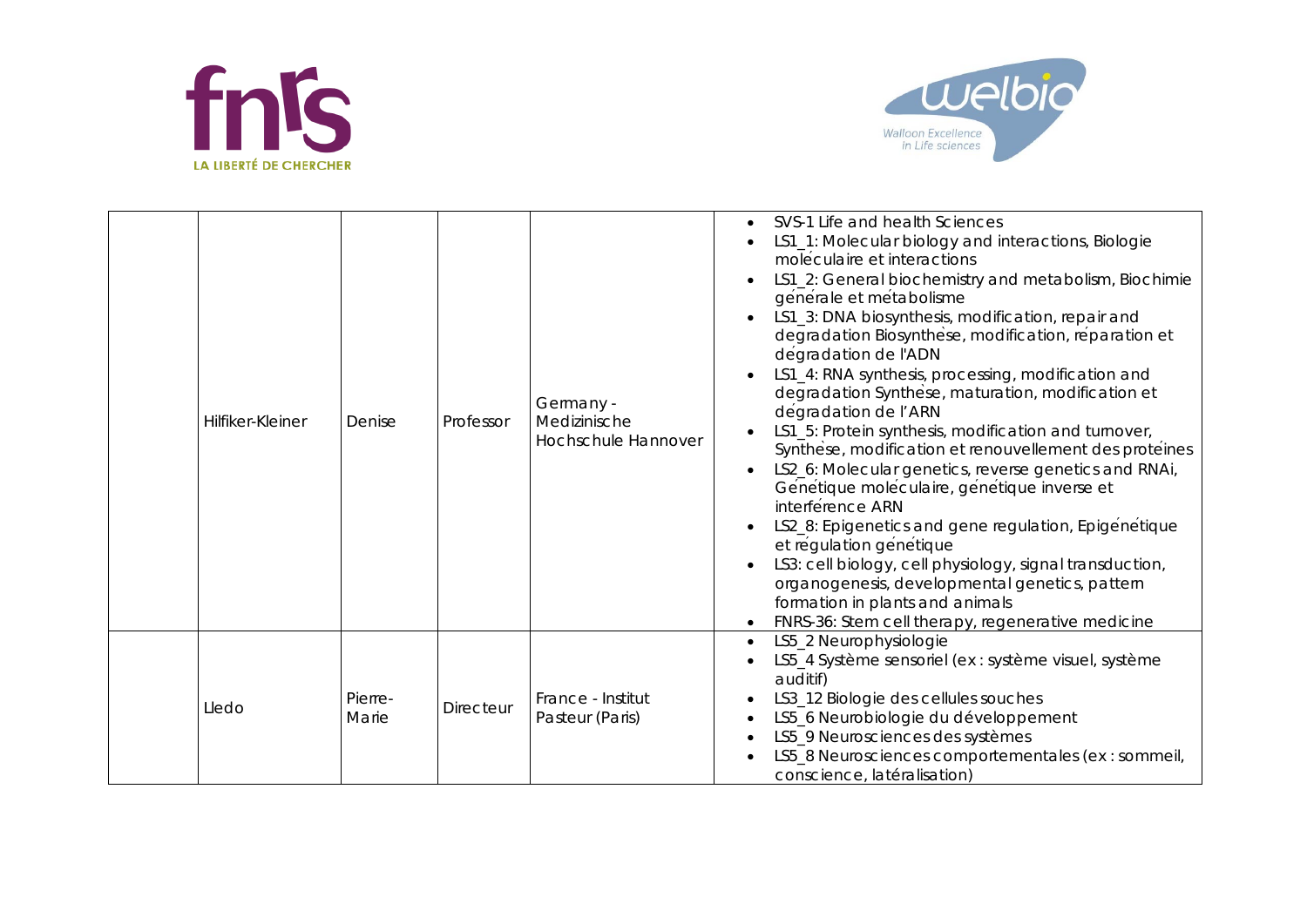



| Pouysségur | Jacques   | Research<br>Director | University of Nice-<br>Sophia Antipolis -<br><b>CNRS-Inserm/Centre</b><br>Scientifique de<br>Monaco | LS1-8 Biochemistry of signal transduction<br>LS2-4 Metabolomics<br>LS3-3 Cell cycle and division<br>LS4-6 Cancer and its biological basis                                                                                                                                                                                                                                                                                                                                                    |
|------------|-----------|----------------------|-----------------------------------------------------------------------------------------------------|----------------------------------------------------------------------------------------------------------------------------------------------------------------------------------------------------------------------------------------------------------------------------------------------------------------------------------------------------------------------------------------------------------------------------------------------------------------------------------------------|
| Sansonetti | Philippe  | Professor            | France - Institut<br>Pasteur (Paris)                                                                | LS6_9 Bactériologie<br>LS6_1 Immunité innée<br>LS6_2 Immunité adaptative<br>LS3_7 Signalisation de cellules et interactions cellulaires<br>LS6_11 Prévention et traitement infections à agents<br>pathogènes (ex:vaccination, antibio., fongicides)                                                                                                                                                                                                                                          |
| Bonnefoy   | Jean-Yves | President<br>& CEO   | France - Anagenesis<br>Biotechnologies                                                              | FNRS-36 Stem cell therapy, regenerative medicine<br>LS4_6 Cancer and its biological basis<br>LS6_1 Innate immunity<br>LS6_2 Adaptive immunity<br>LS6_3 Phagocytosis and cellular immunity<br>LS6_4 Immunosignalling<br>LS6_5 Immunological memory and tolerance<br>LS6_8 Virology<br>LS6_12 Biological basis of immunity related disorders<br>FNRS-25 Cell therapy, immunotherapy and<br>immunoprevention<br>FNRS-26 Clinical research in oncology<br><b>FNRS-34 Pharmaceutical sciences</b> |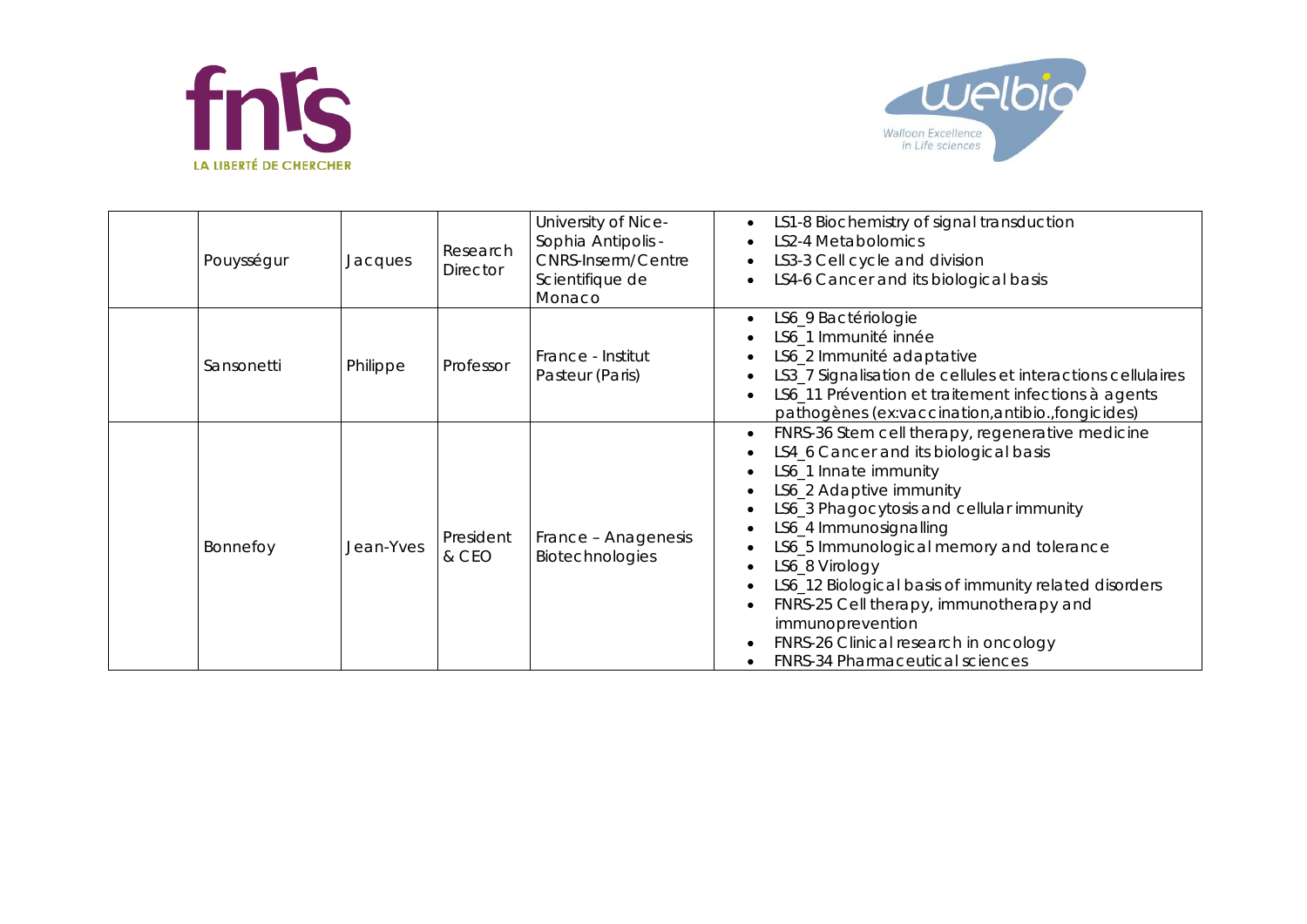



| Spits   | Hergen  | CSO       | Netherlands - CSO<br>AIMM therapeutics | LS6_1 Innate immunity<br>LS6_2 Adaptive immunity<br>LS6_3 Phagocytosis and cellular immunity<br>LS6_4 Immunosignalling<br>LS6_5 Immunological memory and tolerance<br>LS6_12 Biological basis of immunity related disorders<br>FNRS-25 Cell therapy, immunotherapy and<br>immunoprevention<br>LS3_7 Cell signalling and cellular interactions<br>LS3_8 Signal transduction<br>LS3_12 Stem cell biology<br>LS4_6 Cancer and its biological basis                                                                                                                                                                                                                                                                                                                                                                                                     |
|---------|---------|-----------|----------------------------------------|-----------------------------------------------------------------------------------------------------------------------------------------------------------------------------------------------------------------------------------------------------------------------------------------------------------------------------------------------------------------------------------------------------------------------------------------------------------------------------------------------------------------------------------------------------------------------------------------------------------------------------------------------------------------------------------------------------------------------------------------------------------------------------------------------------------------------------------------------------|
| Devuyst | Olivier | Professor | U.C.L.                                 | LS1_1 Molecular biology and interactions<br>LS1_5 Protein synthesis, modification and turnover<br>LS2_6 Molecular genetics, reverse genetics and RNAi<br>FNRS-30 Genetic diagnostic tools, pharmacogenetics<br>LS3_1 Morphology and functional imaging of cells<br>LS3-2 Cell biology and molecular transport mechanisms<br>LS3-5 Cell differentiation, physiology and dynamics<br>LS3-6 Organelle biology<br>LS3_7 Cell signalling and cellular interactions<br>LS3_11 Cell genetics<br>LS4-1 Organ physiology<br>LS4-5 Metabolism, biological basis of metabolism<br>related disorders<br>LS4_7 Cardiovascular diseases and its biological basis<br>LS4-8 Non-communicable diseases (except for<br>neutral/psychiatric, immunity-related, metabolism-<br>related disorders, cancer and cardiovascular diseases)<br>FNRS-26 Translational research |